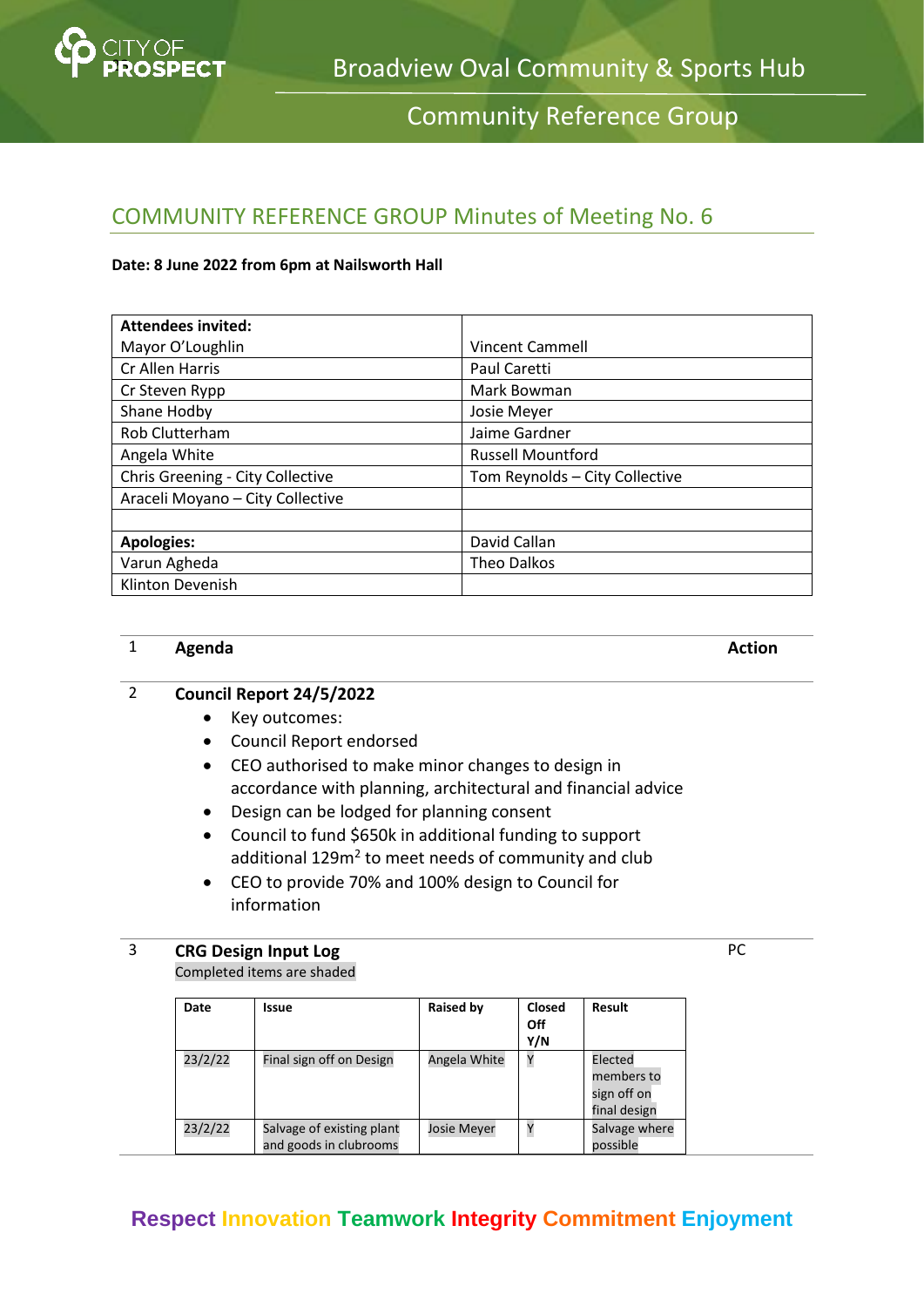

| required – general view<br>oval side is best<br>23/2/22<br>Extent of new parking -<br>Y<br>Refer updated<br>Josie Meyer<br>general aim to increase<br>planning<br>parking- Northern entry<br>plans, retain<br>northern car<br>should be away from<br>building<br>park (funding)<br>23/2/22<br>Cricket Nets & Location<br>Varun Agheda<br>Υ<br>Consider in<br>design<br>development,<br>no budget for<br>crickets nets in<br>this phase<br>Υ<br>23/2/22<br>Shane Hodby<br>Retain club pergola<br>retained<br>23/2/22<br>Paul Caretti<br>Waste<br>Design team<br>Management/Building<br>to review in<br>line with<br>Plant<br>Planning<br>application<br>Part of<br>23/2/22<br><b>Roof Design</b><br>Paul Caretti<br>planning<br>submission/<br>Refer to<br>architect<br>23/2/22<br>Operable Wall to level 1<br>Shane Hodby<br>Υ<br>Cost option as<br>part of tender<br>23/2/22<br>Portable Stage to level 1/<br>Shane Hodby<br>Design team<br>furniture layouts<br>to review,<br>function space<br>now increased<br>with<br>additional<br>funding<br>support from<br>Council<br>Υ<br>Kiosk and public toilet<br>23/2/22<br>All<br>Relocate to<br>northern side<br>locations<br>of building<br>Υ<br>23/2/22<br>Shane Hodby<br>Updated in<br>Medical room scope<br>draft planning<br>set<br>Y<br>23/2/22<br>Extent of level 1 deck and<br>Paul Caretti<br>Design team<br>construction type<br>subject to<br>budget<br>Running track<br>23/2/22<br>Design team<br>integration/ ball sports<br>to review<br>interface<br>23/2/22<br>Audio visual<br>Mayor<br>Design team<br>O'Loughlin<br>to review<br>requirements<br>Υ<br>23/2/22<br>Reverse kitchen and bar<br>Shane Hodby<br>Refer updated<br>location<br>plans<br>Prefer fridges to kiosk in<br>Υ<br>23/2/22<br>Shane Hodby<br>Design team<br>lieu of cool room<br>to review<br>Russell<br>23/2/22<br>Ambulance/ roller access<br>Design team<br>Mountford<br>to oval - northern access<br>to | 23/2/22 | 2 <sup>nd</sup> stair to level 1 | Paul Caretti | Y | updated |  |
|-----------------------------------------------------------------------------------------------------------------------------------------------------------------------------------------------------------------------------------------------------------------------------------------------------------------------------------------------------------------------------------------------------------------------------------------------------------------------------------------------------------------------------------------------------------------------------------------------------------------------------------------------------------------------------------------------------------------------------------------------------------------------------------------------------------------------------------------------------------------------------------------------------------------------------------------------------------------------------------------------------------------------------------------------------------------------------------------------------------------------------------------------------------------------------------------------------------------------------------------------------------------------------------------------------------------------------------------------------------------------------------------------------------------------------------------------------------------------------------------------------------------------------------------------------------------------------------------------------------------------------------------------------------------------------------------------------------------------------------------------------------------------------------------------------------------------------------------------------------------------------------------------------------------------------------------------|---------|----------------------------------|--------------|---|---------|--|
|                                                                                                                                                                                                                                                                                                                                                                                                                                                                                                                                                                                                                                                                                                                                                                                                                                                                                                                                                                                                                                                                                                                                                                                                                                                                                                                                                                                                                                                                                                                                                                                                                                                                                                                                                                                                                                                                                                                                               |         |                                  |              |   |         |  |
|                                                                                                                                                                                                                                                                                                                                                                                                                                                                                                                                                                                                                                                                                                                                                                                                                                                                                                                                                                                                                                                                                                                                                                                                                                                                                                                                                                                                                                                                                                                                                                                                                                                                                                                                                                                                                                                                                                                                               |         |                                  |              |   |         |  |
|                                                                                                                                                                                                                                                                                                                                                                                                                                                                                                                                                                                                                                                                                                                                                                                                                                                                                                                                                                                                                                                                                                                                                                                                                                                                                                                                                                                                                                                                                                                                                                                                                                                                                                                                                                                                                                                                                                                                               |         |                                  |              |   |         |  |
|                                                                                                                                                                                                                                                                                                                                                                                                                                                                                                                                                                                                                                                                                                                                                                                                                                                                                                                                                                                                                                                                                                                                                                                                                                                                                                                                                                                                                                                                                                                                                                                                                                                                                                                                                                                                                                                                                                                                               |         |                                  |              |   |         |  |
|                                                                                                                                                                                                                                                                                                                                                                                                                                                                                                                                                                                                                                                                                                                                                                                                                                                                                                                                                                                                                                                                                                                                                                                                                                                                                                                                                                                                                                                                                                                                                                                                                                                                                                                                                                                                                                                                                                                                               |         |                                  |              |   |         |  |
|                                                                                                                                                                                                                                                                                                                                                                                                                                                                                                                                                                                                                                                                                                                                                                                                                                                                                                                                                                                                                                                                                                                                                                                                                                                                                                                                                                                                                                                                                                                                                                                                                                                                                                                                                                                                                                                                                                                                               |         |                                  |              |   |         |  |
|                                                                                                                                                                                                                                                                                                                                                                                                                                                                                                                                                                                                                                                                                                                                                                                                                                                                                                                                                                                                                                                                                                                                                                                                                                                                                                                                                                                                                                                                                                                                                                                                                                                                                                                                                                                                                                                                                                                                               |         |                                  |              |   |         |  |
|                                                                                                                                                                                                                                                                                                                                                                                                                                                                                                                                                                                                                                                                                                                                                                                                                                                                                                                                                                                                                                                                                                                                                                                                                                                                                                                                                                                                                                                                                                                                                                                                                                                                                                                                                                                                                                                                                                                                               |         |                                  |              |   |         |  |
|                                                                                                                                                                                                                                                                                                                                                                                                                                                                                                                                                                                                                                                                                                                                                                                                                                                                                                                                                                                                                                                                                                                                                                                                                                                                                                                                                                                                                                                                                                                                                                                                                                                                                                                                                                                                                                                                                                                                               |         |                                  |              |   |         |  |
|                                                                                                                                                                                                                                                                                                                                                                                                                                                                                                                                                                                                                                                                                                                                                                                                                                                                                                                                                                                                                                                                                                                                                                                                                                                                                                                                                                                                                                                                                                                                                                                                                                                                                                                                                                                                                                                                                                                                               |         |                                  |              |   |         |  |
|                                                                                                                                                                                                                                                                                                                                                                                                                                                                                                                                                                                                                                                                                                                                                                                                                                                                                                                                                                                                                                                                                                                                                                                                                                                                                                                                                                                                                                                                                                                                                                                                                                                                                                                                                                                                                                                                                                                                               |         |                                  |              |   |         |  |
|                                                                                                                                                                                                                                                                                                                                                                                                                                                                                                                                                                                                                                                                                                                                                                                                                                                                                                                                                                                                                                                                                                                                                                                                                                                                                                                                                                                                                                                                                                                                                                                                                                                                                                                                                                                                                                                                                                                                               |         |                                  |              |   |         |  |
|                                                                                                                                                                                                                                                                                                                                                                                                                                                                                                                                                                                                                                                                                                                                                                                                                                                                                                                                                                                                                                                                                                                                                                                                                                                                                                                                                                                                                                                                                                                                                                                                                                                                                                                                                                                                                                                                                                                                               |         |                                  |              |   |         |  |
|                                                                                                                                                                                                                                                                                                                                                                                                                                                                                                                                                                                                                                                                                                                                                                                                                                                                                                                                                                                                                                                                                                                                                                                                                                                                                                                                                                                                                                                                                                                                                                                                                                                                                                                                                                                                                                                                                                                                               |         |                                  |              |   |         |  |
|                                                                                                                                                                                                                                                                                                                                                                                                                                                                                                                                                                                                                                                                                                                                                                                                                                                                                                                                                                                                                                                                                                                                                                                                                                                                                                                                                                                                                                                                                                                                                                                                                                                                                                                                                                                                                                                                                                                                               |         |                                  |              |   |         |  |
|                                                                                                                                                                                                                                                                                                                                                                                                                                                                                                                                                                                                                                                                                                                                                                                                                                                                                                                                                                                                                                                                                                                                                                                                                                                                                                                                                                                                                                                                                                                                                                                                                                                                                                                                                                                                                                                                                                                                               |         |                                  |              |   |         |  |
|                                                                                                                                                                                                                                                                                                                                                                                                                                                                                                                                                                                                                                                                                                                                                                                                                                                                                                                                                                                                                                                                                                                                                                                                                                                                                                                                                                                                                                                                                                                                                                                                                                                                                                                                                                                                                                                                                                                                               |         |                                  |              |   |         |  |
|                                                                                                                                                                                                                                                                                                                                                                                                                                                                                                                                                                                                                                                                                                                                                                                                                                                                                                                                                                                                                                                                                                                                                                                                                                                                                                                                                                                                                                                                                                                                                                                                                                                                                                                                                                                                                                                                                                                                               |         |                                  |              |   |         |  |
|                                                                                                                                                                                                                                                                                                                                                                                                                                                                                                                                                                                                                                                                                                                                                                                                                                                                                                                                                                                                                                                                                                                                                                                                                                                                                                                                                                                                                                                                                                                                                                                                                                                                                                                                                                                                                                                                                                                                               |         |                                  |              |   |         |  |
|                                                                                                                                                                                                                                                                                                                                                                                                                                                                                                                                                                                                                                                                                                                                                                                                                                                                                                                                                                                                                                                                                                                                                                                                                                                                                                                                                                                                                                                                                                                                                                                                                                                                                                                                                                                                                                                                                                                                               |         |                                  |              |   |         |  |
|                                                                                                                                                                                                                                                                                                                                                                                                                                                                                                                                                                                                                                                                                                                                                                                                                                                                                                                                                                                                                                                                                                                                                                                                                                                                                                                                                                                                                                                                                                                                                                                                                                                                                                                                                                                                                                                                                                                                               |         |                                  |              |   |         |  |
|                                                                                                                                                                                                                                                                                                                                                                                                                                                                                                                                                                                                                                                                                                                                                                                                                                                                                                                                                                                                                                                                                                                                                                                                                                                                                                                                                                                                                                                                                                                                                                                                                                                                                                                                                                                                                                                                                                                                               |         |                                  |              |   |         |  |
|                                                                                                                                                                                                                                                                                                                                                                                                                                                                                                                                                                                                                                                                                                                                                                                                                                                                                                                                                                                                                                                                                                                                                                                                                                                                                                                                                                                                                                                                                                                                                                                                                                                                                                                                                                                                                                                                                                                                               |         |                                  |              |   |         |  |
|                                                                                                                                                                                                                                                                                                                                                                                                                                                                                                                                                                                                                                                                                                                                                                                                                                                                                                                                                                                                                                                                                                                                                                                                                                                                                                                                                                                                                                                                                                                                                                                                                                                                                                                                                                                                                                                                                                                                               |         |                                  |              |   |         |  |
|                                                                                                                                                                                                                                                                                                                                                                                                                                                                                                                                                                                                                                                                                                                                                                                                                                                                                                                                                                                                                                                                                                                                                                                                                                                                                                                                                                                                                                                                                                                                                                                                                                                                                                                                                                                                                                                                                                                                               |         |                                  |              |   |         |  |
|                                                                                                                                                                                                                                                                                                                                                                                                                                                                                                                                                                                                                                                                                                                                                                                                                                                                                                                                                                                                                                                                                                                                                                                                                                                                                                                                                                                                                                                                                                                                                                                                                                                                                                                                                                                                                                                                                                                                               |         |                                  |              |   |         |  |
|                                                                                                                                                                                                                                                                                                                                                                                                                                                                                                                                                                                                                                                                                                                                                                                                                                                                                                                                                                                                                                                                                                                                                                                                                                                                                                                                                                                                                                                                                                                                                                                                                                                                                                                                                                                                                                                                                                                                               |         |                                  |              |   |         |  |
|                                                                                                                                                                                                                                                                                                                                                                                                                                                                                                                                                                                                                                                                                                                                                                                                                                                                                                                                                                                                                                                                                                                                                                                                                                                                                                                                                                                                                                                                                                                                                                                                                                                                                                                                                                                                                                                                                                                                               |         |                                  |              |   |         |  |
|                                                                                                                                                                                                                                                                                                                                                                                                                                                                                                                                                                                                                                                                                                                                                                                                                                                                                                                                                                                                                                                                                                                                                                                                                                                                                                                                                                                                                                                                                                                                                                                                                                                                                                                                                                                                                                                                                                                                               |         |                                  |              |   |         |  |
|                                                                                                                                                                                                                                                                                                                                                                                                                                                                                                                                                                                                                                                                                                                                                                                                                                                                                                                                                                                                                                                                                                                                                                                                                                                                                                                                                                                                                                                                                                                                                                                                                                                                                                                                                                                                                                                                                                                                               |         |                                  |              |   |         |  |
|                                                                                                                                                                                                                                                                                                                                                                                                                                                                                                                                                                                                                                                                                                                                                                                                                                                                                                                                                                                                                                                                                                                                                                                                                                                                                                                                                                                                                                                                                                                                                                                                                                                                                                                                                                                                                                                                                                                                               |         |                                  |              |   |         |  |
|                                                                                                                                                                                                                                                                                                                                                                                                                                                                                                                                                                                                                                                                                                                                                                                                                                                                                                                                                                                                                                                                                                                                                                                                                                                                                                                                                                                                                                                                                                                                                                                                                                                                                                                                                                                                                                                                                                                                               |         |                                  |              |   |         |  |
|                                                                                                                                                                                                                                                                                                                                                                                                                                                                                                                                                                                                                                                                                                                                                                                                                                                                                                                                                                                                                                                                                                                                                                                                                                                                                                                                                                                                                                                                                                                                                                                                                                                                                                                                                                                                                                                                                                                                               |         |                                  |              |   |         |  |
|                                                                                                                                                                                                                                                                                                                                                                                                                                                                                                                                                                                                                                                                                                                                                                                                                                                                                                                                                                                                                                                                                                                                                                                                                                                                                                                                                                                                                                                                                                                                                                                                                                                                                                                                                                                                                                                                                                                                               |         |                                  |              |   |         |  |
|                                                                                                                                                                                                                                                                                                                                                                                                                                                                                                                                                                                                                                                                                                                                                                                                                                                                                                                                                                                                                                                                                                                                                                                                                                                                                                                                                                                                                                                                                                                                                                                                                                                                                                                                                                                                                                                                                                                                               |         |                                  |              |   |         |  |
|                                                                                                                                                                                                                                                                                                                                                                                                                                                                                                                                                                                                                                                                                                                                                                                                                                                                                                                                                                                                                                                                                                                                                                                                                                                                                                                                                                                                                                                                                                                                                                                                                                                                                                                                                                                                                                                                                                                                               |         |                                  |              |   |         |  |
|                                                                                                                                                                                                                                                                                                                                                                                                                                                                                                                                                                                                                                                                                                                                                                                                                                                                                                                                                                                                                                                                                                                                                                                                                                                                                                                                                                                                                                                                                                                                                                                                                                                                                                                                                                                                                                                                                                                                               |         |                                  |              |   |         |  |
|                                                                                                                                                                                                                                                                                                                                                                                                                                                                                                                                                                                                                                                                                                                                                                                                                                                                                                                                                                                                                                                                                                                                                                                                                                                                                                                                                                                                                                                                                                                                                                                                                                                                                                                                                                                                                                                                                                                                               |         |                                  |              |   |         |  |
|                                                                                                                                                                                                                                                                                                                                                                                                                                                                                                                                                                                                                                                                                                                                                                                                                                                                                                                                                                                                                                                                                                                                                                                                                                                                                                                                                                                                                                                                                                                                                                                                                                                                                                                                                                                                                                                                                                                                               |         |                                  |              |   |         |  |
|                                                                                                                                                                                                                                                                                                                                                                                                                                                                                                                                                                                                                                                                                                                                                                                                                                                                                                                                                                                                                                                                                                                                                                                                                                                                                                                                                                                                                                                                                                                                                                                                                                                                                                                                                                                                                                                                                                                                               |         |                                  |              |   |         |  |
|                                                                                                                                                                                                                                                                                                                                                                                                                                                                                                                                                                                                                                                                                                                                                                                                                                                                                                                                                                                                                                                                                                                                                                                                                                                                                                                                                                                                                                                                                                                                                                                                                                                                                                                                                                                                                                                                                                                                               |         |                                  |              |   |         |  |
|                                                                                                                                                                                                                                                                                                                                                                                                                                                                                                                                                                                                                                                                                                                                                                                                                                                                                                                                                                                                                                                                                                                                                                                                                                                                                                                                                                                                                                                                                                                                                                                                                                                                                                                                                                                                                                                                                                                                               |         |                                  |              |   |         |  |
|                                                                                                                                                                                                                                                                                                                                                                                                                                                                                                                                                                                                                                                                                                                                                                                                                                                                                                                                                                                                                                                                                                                                                                                                                                                                                                                                                                                                                                                                                                                                                                                                                                                                                                                                                                                                                                                                                                                                               |         |                                  |              |   |         |  |
|                                                                                                                                                                                                                                                                                                                                                                                                                                                                                                                                                                                                                                                                                                                                                                                                                                                                                                                                                                                                                                                                                                                                                                                                                                                                                                                                                                                                                                                                                                                                                                                                                                                                                                                                                                                                                                                                                                                                               |         |                                  |              |   |         |  |
|                                                                                                                                                                                                                                                                                                                                                                                                                                                                                                                                                                                                                                                                                                                                                                                                                                                                                                                                                                                                                                                                                                                                                                                                                                                                                                                                                                                                                                                                                                                                                                                                                                                                                                                                                                                                                                                                                                                                               |         |                                  |              |   |         |  |
|                                                                                                                                                                                                                                                                                                                                                                                                                                                                                                                                                                                                                                                                                                                                                                                                                                                                                                                                                                                                                                                                                                                                                                                                                                                                                                                                                                                                                                                                                                                                                                                                                                                                                                                                                                                                                                                                                                                                               |         |                                  |              |   |         |  |
|                                                                                                                                                                                                                                                                                                                                                                                                                                                                                                                                                                                                                                                                                                                                                                                                                                                                                                                                                                                                                                                                                                                                                                                                                                                                                                                                                                                                                                                                                                                                                                                                                                                                                                                                                                                                                                                                                                                                               |         |                                  |              |   |         |  |
|                                                                                                                                                                                                                                                                                                                                                                                                                                                                                                                                                                                                                                                                                                                                                                                                                                                                                                                                                                                                                                                                                                                                                                                                                                                                                                                                                                                                                                                                                                                                                                                                                                                                                                                                                                                                                                                                                                                                               |         |                                  |              |   |         |  |
|                                                                                                                                                                                                                                                                                                                                                                                                                                                                                                                                                                                                                                                                                                                                                                                                                                                                                                                                                                                                                                                                                                                                                                                                                                                                                                                                                                                                                                                                                                                                                                                                                                                                                                                                                                                                                                                                                                                                               |         |                                  |              |   |         |  |
|                                                                                                                                                                                                                                                                                                                                                                                                                                                                                                                                                                                                                                                                                                                                                                                                                                                                                                                                                                                                                                                                                                                                                                                                                                                                                                                                                                                                                                                                                                                                                                                                                                                                                                                                                                                                                                                                                                                                               |         |                                  |              |   |         |  |
|                                                                                                                                                                                                                                                                                                                                                                                                                                                                                                                                                                                                                                                                                                                                                                                                                                                                                                                                                                                                                                                                                                                                                                                                                                                                                                                                                                                                                                                                                                                                                                                                                                                                                                                                                                                                                                                                                                                                               |         |                                  |              |   |         |  |
|                                                                                                                                                                                                                                                                                                                                                                                                                                                                                                                                                                                                                                                                                                                                                                                                                                                                                                                                                                                                                                                                                                                                                                                                                                                                                                                                                                                                                                                                                                                                                                                                                                                                                                                                                                                                                                                                                                                                               |         |                                  |              |   |         |  |
|                                                                                                                                                                                                                                                                                                                                                                                                                                                                                                                                                                                                                                                                                                                                                                                                                                                                                                                                                                                                                                                                                                                                                                                                                                                                                                                                                                                                                                                                                                                                                                                                                                                                                                                                                                                                                                                                                                                                               |         |                                  |              |   |         |  |
|                                                                                                                                                                                                                                                                                                                                                                                                                                                                                                                                                                                                                                                                                                                                                                                                                                                                                                                                                                                                                                                                                                                                                                                                                                                                                                                                                                                                                                                                                                                                                                                                                                                                                                                                                                                                                                                                                                                                               |         |                                  |              |   |         |  |
|                                                                                                                                                                                                                                                                                                                                                                                                                                                                                                                                                                                                                                                                                                                                                                                                                                                                                                                                                                                                                                                                                                                                                                                                                                                                                                                                                                                                                                                                                                                                                                                                                                                                                                                                                                                                                                                                                                                                               |         |                                  |              |   |         |  |
|                                                                                                                                                                                                                                                                                                                                                                                                                                                                                                                                                                                                                                                                                                                                                                                                                                                                                                                                                                                                                                                                                                                                                                                                                                                                                                                                                                                                                                                                                                                                                                                                                                                                                                                                                                                                                                                                                                                                               |         |                                  |              |   |         |  |
|                                                                                                                                                                                                                                                                                                                                                                                                                                                                                                                                                                                                                                                                                                                                                                                                                                                                                                                                                                                                                                                                                                                                                                                                                                                                                                                                                                                                                                                                                                                                                                                                                                                                                                                                                                                                                                                                                                                                               |         |                                  |              |   |         |  |
|                                                                                                                                                                                                                                                                                                                                                                                                                                                                                                                                                                                                                                                                                                                                                                                                                                                                                                                                                                                                                                                                                                                                                                                                                                                                                                                                                                                                                                                                                                                                                                                                                                                                                                                                                                                                                                                                                                                                               |         |                                  |              |   |         |  |
|                                                                                                                                                                                                                                                                                                                                                                                                                                                                                                                                                                                                                                                                                                                                                                                                                                                                                                                                                                                                                                                                                                                                                                                                                                                                                                                                                                                                                                                                                                                                                                                                                                                                                                                                                                                                                                                                                                                                               |         |                                  |              |   |         |  |

# **Respect Innovation Teamwork Integrity Commitment Enjoyment**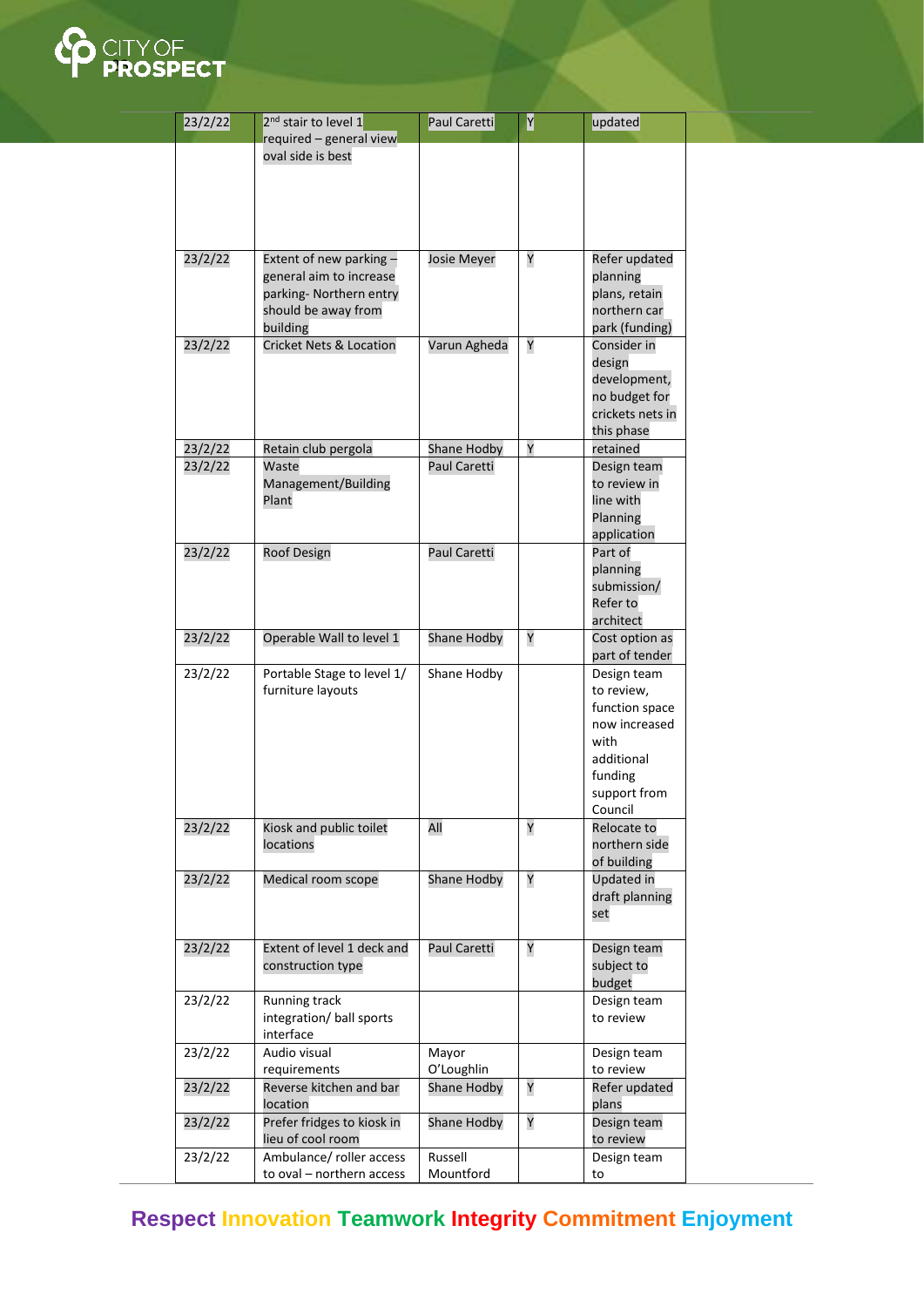

|         | to remain/ other access<br>currently adjacent                                                   |                      |   | review/second<br>ary location in                                                                  |
|---------|-------------------------------------------------------------------------------------------------|----------------------|---|---------------------------------------------------------------------------------------------------|
|         | existing canteen                                                                                |                      |   | accordance<br>with civil<br>levels                                                                |
| 23/2/22 | Confirm capacity of<br>function space current is<br>280 persons                                 | Shane Hodby          |   | Design team<br>to review in<br>line with<br>revised<br>funding                                    |
| 23/2/22 | <b>Emergency access from</b><br>$\overline{11}$                                                 | Jamie<br>Gardner     | Υ | Lift provision                                                                                    |
| 23/2/22 | Hoon behaviour on<br>Thursday nights                                                            | Russell<br>Mountford | Υ | Consider<br>traffic slowing<br>devices - refer<br>concerns<br>direct to<br><b>Shane Hodby</b>     |
| 23/2/22 | Verify tree protection<br>zone                                                                  | Klinton<br>Devenish  | Υ | Encroachment<br>into TPZ less<br>than 10% as<br>per Aust<br>Standards                             |
| 23/2/22 | Which trees are to be<br>removed/protected                                                      | All                  | Υ | Pepper trees<br>to be removed<br>– not<br>protected<br>under Act and<br>impact on<br>view to oval |
| 23/2/22 | <b>Coaches Boxes</b>                                                                            | Shane Hodby          |   | Relocate to<br>wings and<br>within swales                                                         |
| 23/2/22 | Consider location of kegs                                                                       | Shane Hodby          | Υ | Refer updated<br>planning set                                                                     |
| 23/2/22 | Kitchen equipment log                                                                           | Mayor<br>O'Loughlin  |   | Design team<br>to detail                                                                          |
| 4/5/22  | Best position for lift -<br>central or to one end of<br>building/ signage/tactile<br>indicators | <b>CRG</b>           |   | Architect to<br>document<br>response to<br><b>CRG</b>                                             |
| 4/5/22  | Foyer access point - link<br>to gym supported for<br>flexibility in use                         | <b>CRG</b>           | Υ | Refer updated<br>design 8/6/22<br><b>CRG</b>                                                      |
| 4/5/22  | Gym required/can this<br>function on level 1?                                                   | Architect            | N | Refer to<br>Design team                                                                           |
| 4/5/22  | Best configuration for<br>kitchen/bar                                                           | <b>BFC</b>           |   | Updated in<br>accordance<br>with 24 May<br>2022 Council<br>Report                                 |
| 4/5/22  | Need 280m2 of function<br>space                                                                 | <b>BFC</b>           | Υ | Resolved via<br>additional<br>Council<br>funding                                                  |

## **Respect Innovation Teamwork Integrity Commitment Enjoyment**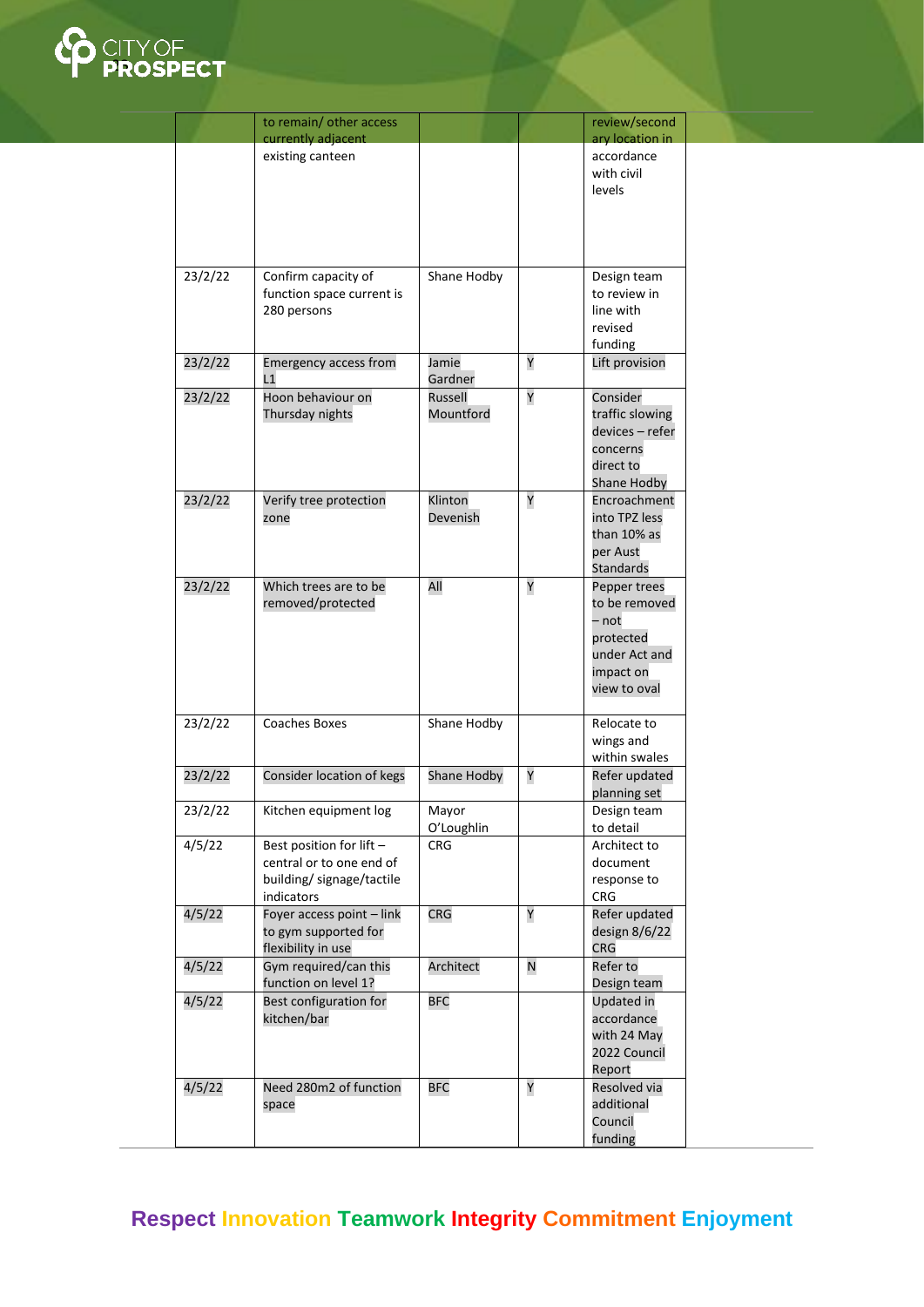

| 4/5/22  | Can balcony be built            | CRG          | Y | Possible but                    |
|---------|---------------------------------|--------------|---|---------------------------------|
|         | later/potential staging of      |              |   | unlikely to                     |
| 4/5/22  | project<br>Levels of compromise | <b>CRG</b>   | Υ | provide value<br>Resolved       |
|         | subject to budget? Can          |              |   | subject to                      |
|         | the building be designed        |              |   | extra funding                   |
|         | for future extension?           |              |   | and agreed                      |
|         |                                 |              |   | areas as per                    |
|         |                                 |              |   | 24/5/22                         |
|         |                                 |              |   | <b>Council Report</b>           |
| 24/5/22 | Window sills to first floor     | Council      |   | Design cost                     |
|         | to be to floor level to         |              |   | option                          |
|         | improve views to oval           |              |   |                                 |
| 6/6/22  | Fit out of kiosk, bar and       | Council/Club |   | To be detailed                  |
|         | kitchen                         |              |   | through                         |
|         |                                 |              |   | design                          |
|         |                                 |              |   | development<br>and MOU          |
|         |                                 |              |   |                                 |
| 8/6/22  | Bin storage location to be      | Russell      |   | process<br>Architect to         |
|         | considered in context on        | Mountford    |   | review with                     |
|         | surrounding properties          |              |   | planning                        |
|         |                                 |              |   | submission                      |
| 8/6/22  | Consideration of impact         | <b>CRG</b>   |   | Architect to                    |
|         | damage to cladding to be        |              |   | consider                        |
|         | considered e.g.                 |              |   |                                 |
|         | compressed sheet 9 or           |              |   |                                 |
|         | 12mm/additional backing         |              |   |                                 |
| 8/6/22  | <b>External Design schemes</b>  |              |   | Architect to                    |
|         | presented - metal               |              |   | provide                         |
|         | cladding/masonry/compr          |              |   | internal                        |
|         | essed sheet cladding            |              |   | scheme in due                   |
| 8/6/22  | Oval side northern              |              |   | course<br>Investigate           |
|         | eucalypt tree - consider        | Cr Rypp      |   | further/                        |
|         | impact on views to oval         |              |   | architect can                   |
|         |                                 |              |   | model                           |
|         |                                 |              |   | viewing/                        |
|         |                                 |              |   | potential                       |
|         |                                 |              |   | pruning                         |
| 8/6/22  | Community use of the            | <b>CRG</b>   |   | The MOU                         |
|         | facility was queried - Can      |              |   | provides                        |
|         | MOU be provided to CRG          |              |   | provisions for                  |
|         | members?                        |              |   | community                       |
|         |                                 |              |   | use in the                      |
|         |                                 |              |   | context that it<br>is a Council |
|         |                                 |              |   | building                        |
| 8/6/22  | Contrast colours to             | Jaime        |   | Interior                        |
|         | surfaces for accessibility      | Gardner      |   | Designer to                     |
|         |                                 |              |   | present to                      |
|         |                                 |              |   | CRG at a later                  |
|         |                                 |              |   | date. 30%                       |
|         |                                 |              |   | contrast is a                   |
|         |                                 |              |   | code                            |
|         |                                 |              |   | requirement                     |
| 8/6/22  | Elevations of north and         | Angela White |   | Architect to                    |
|         | south of building               |              |   | provide                         |
|         |                                 |              |   |                                 |
|         |                                 |              |   |                                 |
|         |                                 |              |   |                                 |

**Respect Innovation Teamwork Integrity Commitment Enjoyment**